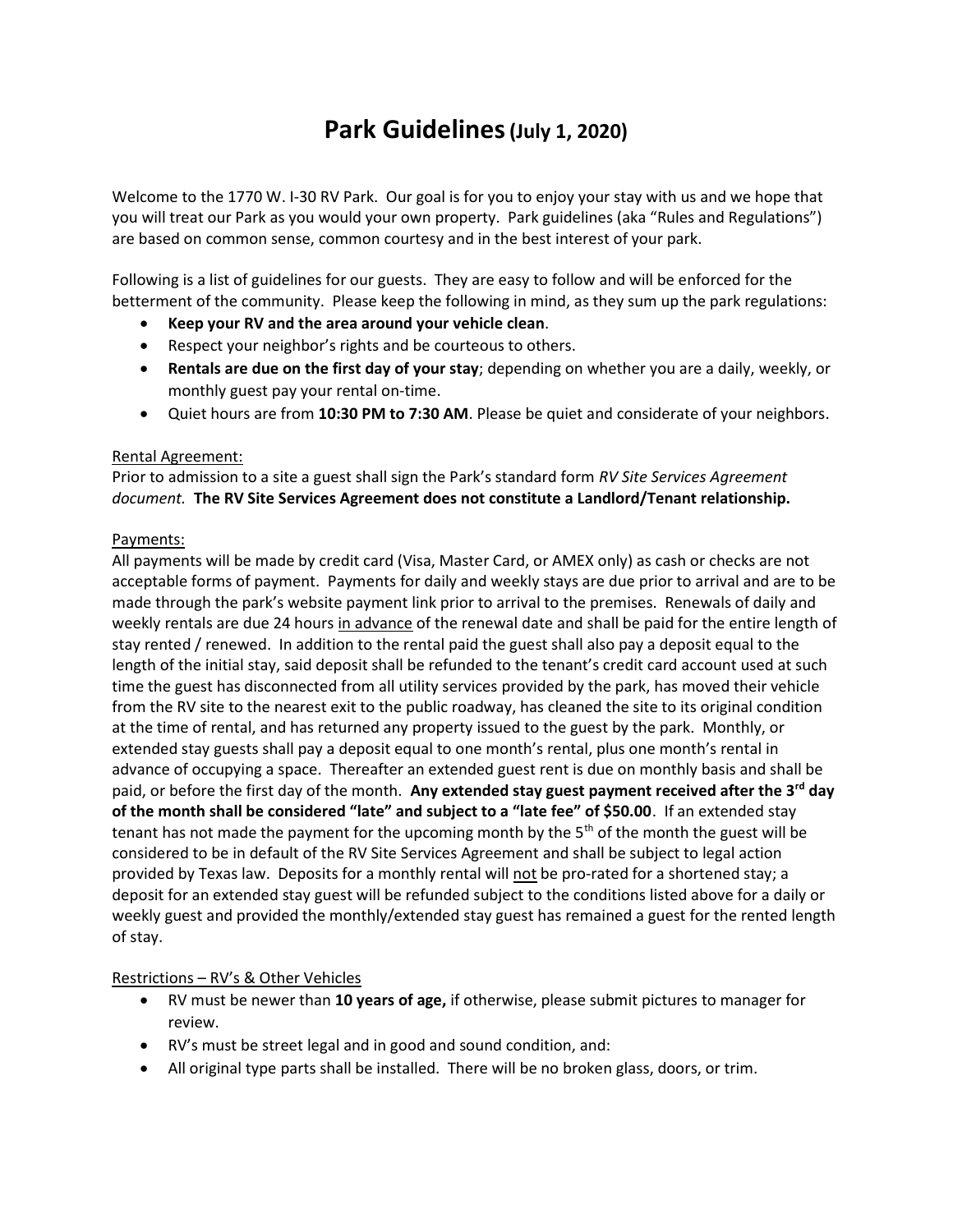- The exterior must be clean and there shall be no stains, discolorations of any kind, rust, or missing paint on the vehicle.
- Decals and lettering shall be in good shape.
- Non-standard writing on the home is not allowed.
- Window air conditioning units are not allowed.
- No foil, or non-standard blinds or drapery is allowed.
- No tarps or covers will be applied over the body of a vehicle.
- All vehicles must be approved by the management of the park.
- A. Two automotive are allowed per one RV site. (1-RV and 1-vehicle)
- Vehicles cannot leak oil on its parking surface
- No trash shall be stored in either vehicle
- No mechanical work or maintenance/service work can be performed on either vehicle while it is in the park property.
- Vehicles without mufflers, or otherwise "loud" vehicles are not permitted on the park property.
- B. No boats or trailers are permitted on the property.
- C. Parking
	- No parking on grass areas is permitted.
	- No parking on a roadway is permitted.
- D. Antennas/Satellite Dishes
	- Antennas/Satellite Dishes must be attached to the RV.
	- No stand-alone poles are allowed.
	- All antennas must be approved by management prior to installing on a vehicle.

### Residents:

## Children are to be always supervised by one of the adults. At no time may a child be left unattended on a guest's RV site, or on the Property.

### Speed Limit:

When driving within the Park, please keep your speed at 5 MPH, or less.

### Pets:

Pets are allowed in the park. However, pets are limited to domestic cats and non-aggressive breeds of dogs weighing less than 75 lbs. Exotic animals are not permitted in the park.

Your pet is your responsibility. A pet must be always kept secure and under your control. Dogs must be "on-lead" at all times when it is not inside of your RV, except when it is with you at the fenced dog park. When inside of the dog park a dog may be off lead while within the fenced area. Dog parks are usable by ALL residents; however, you must pick up your animal's waste and dispose of it properly in one of the trash receptacles provided within the dog park area. Dogs may not be left unattended at the park, or at the guest's RV space. Excessive barking will not be tolerated. If management receives complaints, you may be asked to leave the premises.

Please remove any of your animal's waste always deposited on your RV site or anywhere else in the park and dispose of it properly.

Other:

- No open campfires are permitted. Manufactured outdoor cooking charcoal grills are permitted.
- No clotheslines are allowed.